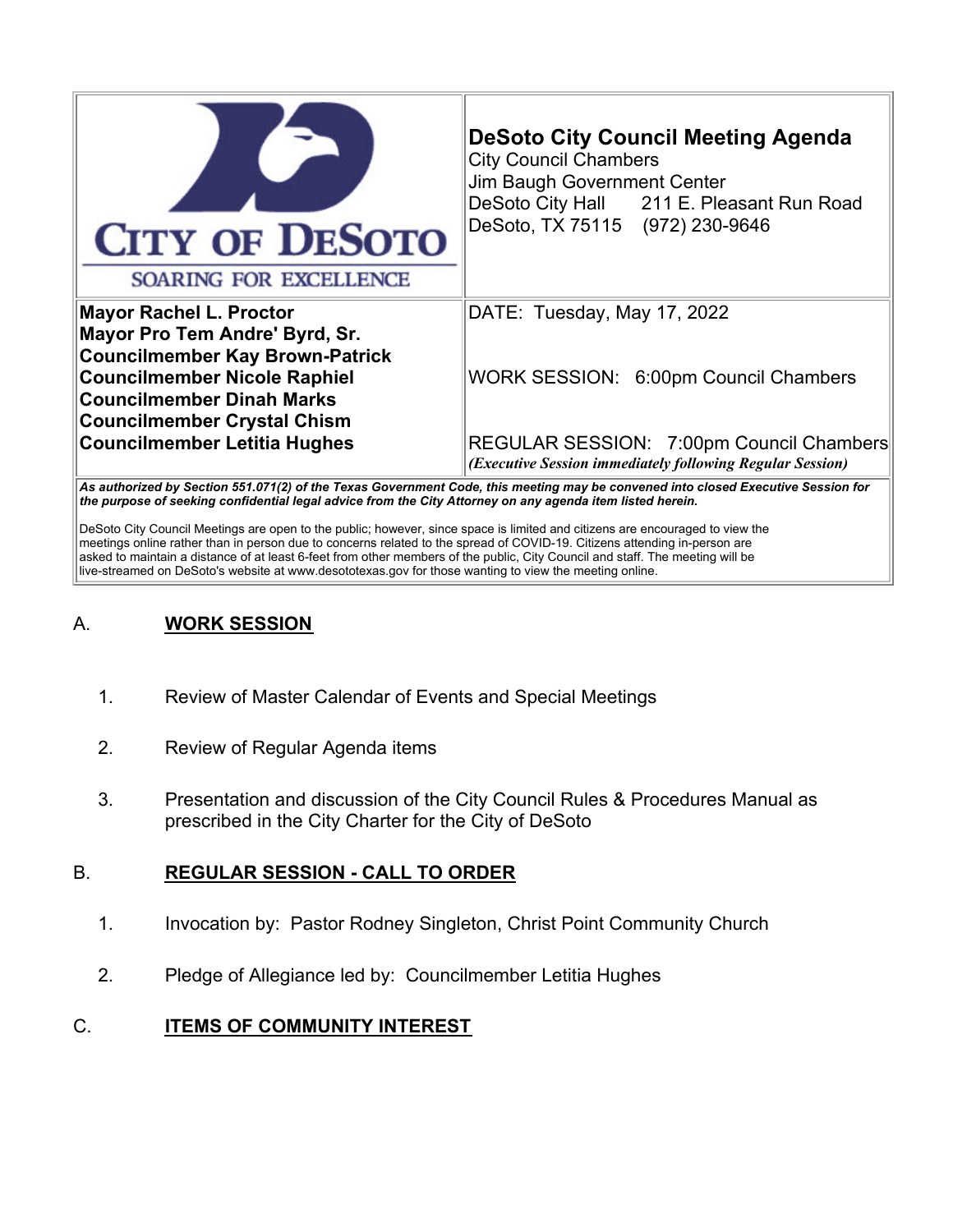1. Pursuant to Texas Government Code Section 551. 0415 the City Council may report on the following items: ( 1) expression of thanks, congratulations or condolences; ( 2) information about holiday schedules; 3) recognition of individuals; ( 4) reminders about upcoming City Council events; ( 5) information about community events; and ( 6) announcements involving imminent threat to public health and safety.

2. Liaison Updates

### D. **CITIZEN APPEARANCES**

The City Council invites citizens to address the Council on any topic not already scheduled for Public Hearing. Citizens wishing to speak should complete a "Citizen Comment Card" and present it to the City Secretary or return to the Ambassador table prior to the meeting. In accordance with the Texas Open Meetings Act, the City Council cannot take action on items not listed on the agenda. However, your concerns may be addressed by City Staff, placed on a future agenda, or responded to by some other course.

#### **Time limit is 3 minutes per speaker.**

#### E. **PRESENTATIONS**

- 1. Presentation of the Daughters of the American Revolution (DAR) Women in American History award to Mayor Rachel L. Proctor
- 2. Special recognition and presentation of Mayoral Commendations to DeSoto ISD students and coaches
- 3. Presentation and discussion of the proposed Driver Feedback Fixed Radar Speed Sign Policy for the installation of radar speed signs on City roadways to help reduce speeding
- 4. Presentation of the Monthly Financial Report for April 2022

#### F. **CONSENT AGENDA**

Items are listed on the Consent Agenda by the City Manager and are recommended to the City Council for single vote approval. An item( s) may be removed from the Consent Agenda for separate vote at the request of a Councilmember, the Mayor, or the City Manager.

### 1. **Approval of Minutes**

#### 2. **Other Items**

a. Recognition of proclamation honoring Memorial Day 2022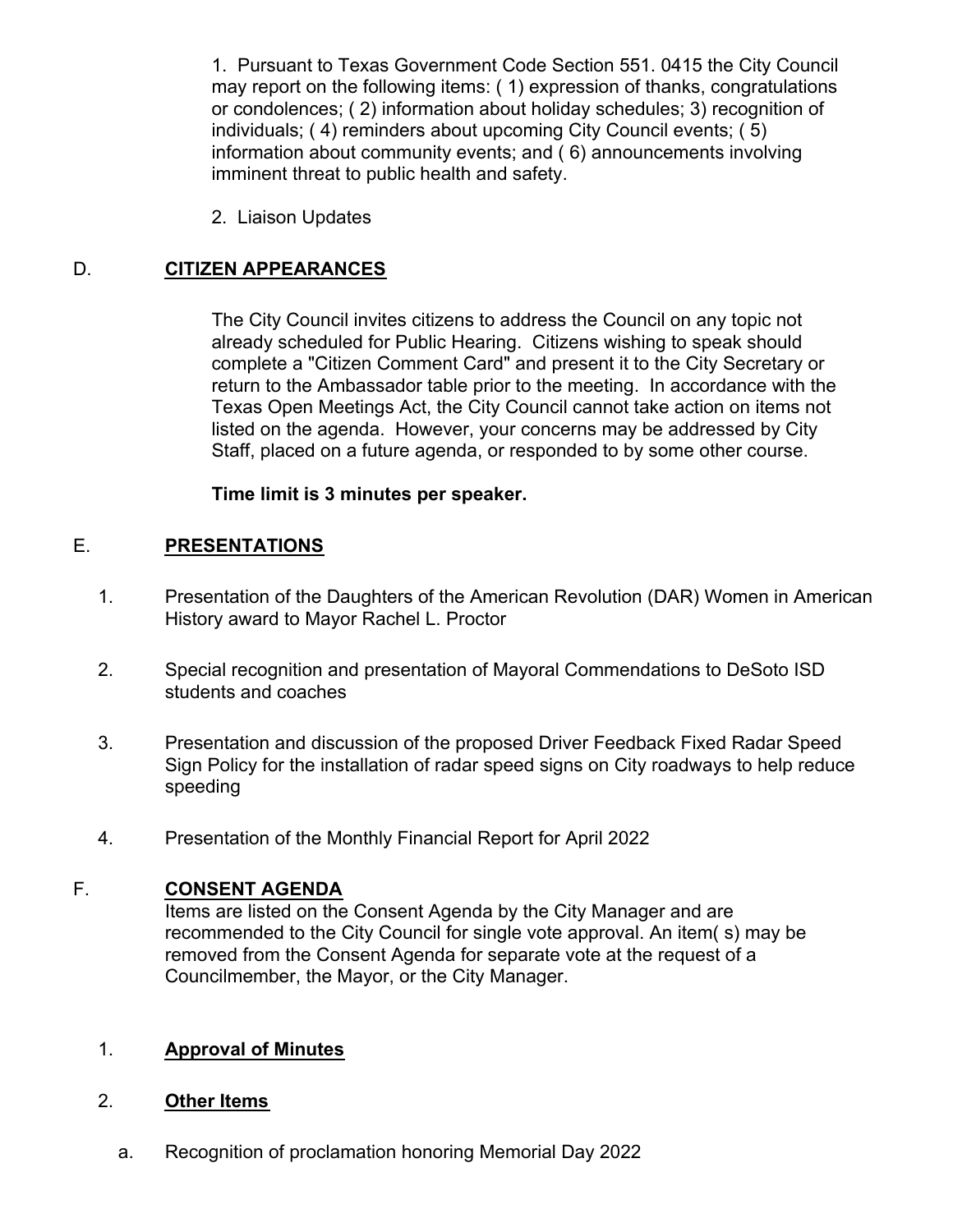- b. Recognition of proclamation honoring Texas Flood Awareness Week
- c. Consider a Resolution adopting the City Council Rules and Procedures as prescribed in the City Charter for the City of DeSoto
- d. Consider authorizing the City Manager to distribute Round 2 funding for the 2021-2022 Neighborhood Matching Grant (Spring 2022)
- e. Consider authorizing the City Manager to negotiate and execute an amendment and addendum to the Interlocal Agreement between Dallas County Hospital District d/b/a Parkland Health and the City of DeSoto, Texas to provide licensed social work services for the DeSoto CARE Team principally to reduce the scope of work and extend the agreement for 13 months
- f. Consider a Resolution approving a vendor's agreement with Dallas County Health and Human Services for the City of DeSoto's participation in the Low-Income Household Water Assistance Program, authorizing the City Manager to waive accumulated fees for eligible participants as necessary, and authorizing the City Manager to execute all necessary documents
- g. Consider authorizing the City Manager to negotiate and execute Amendment #1 to the professional services agreement with Garver USA for Hampton Road Pump Station design and project management services in the amount of \$38,500 to extend the number of days for booster chlorination construction services
- h. Consider authorizing the City Manager to negotiate and execute a change order in the amount of \$73,898 to the BMX Restroom and Concession Project construction contract with 308 Construction, LLC expanding the scope of work to include additional electrical work and increasing the project contingency amount

### G. **PUBLIC HEARINGS**

- 1. Conduct a Public Hearing and consider an Ordinance for Zoning Case Z-1467-21 to amend Planned Development-111 (PD-111) to allow for Multi-family-18 (MF-18) with some deviations. The property in question is located at 501 W. Wintergreen Road; legally described as Jonas Buskirk Abstract 110, page 775, Tract 2; consisting of one (1) lot and 17.3 acres. The applicant is Woodfield Development and the owner is Nueva Vida Life Assembly, Inc.
- 2. Conduct a Public Hearing and consider an Ordinance for Zoning Case Z-1472-22 to change the zoning from Single-family-12 (SF-12) to a Planned Development with a base zoning of Single-family-10 (SF-10), Single-family-9 (SF-9) and Single-family-8 (SF-8), with deviations. The property in question is located at the northeast corner of Polk Street and E. Parkerville Road, more specifically 800, 803, 811, 819, and 901 E. Parkerville Road; legally identified R T Bandy Abstract 115, TR 6, TR 8, TR 9, and TR 10; and First Southern Baptist Church Amended Plat, Block 1 Lot 1A; consisting of 50.354 acres. The applicant is Michael Westfall and owners are Community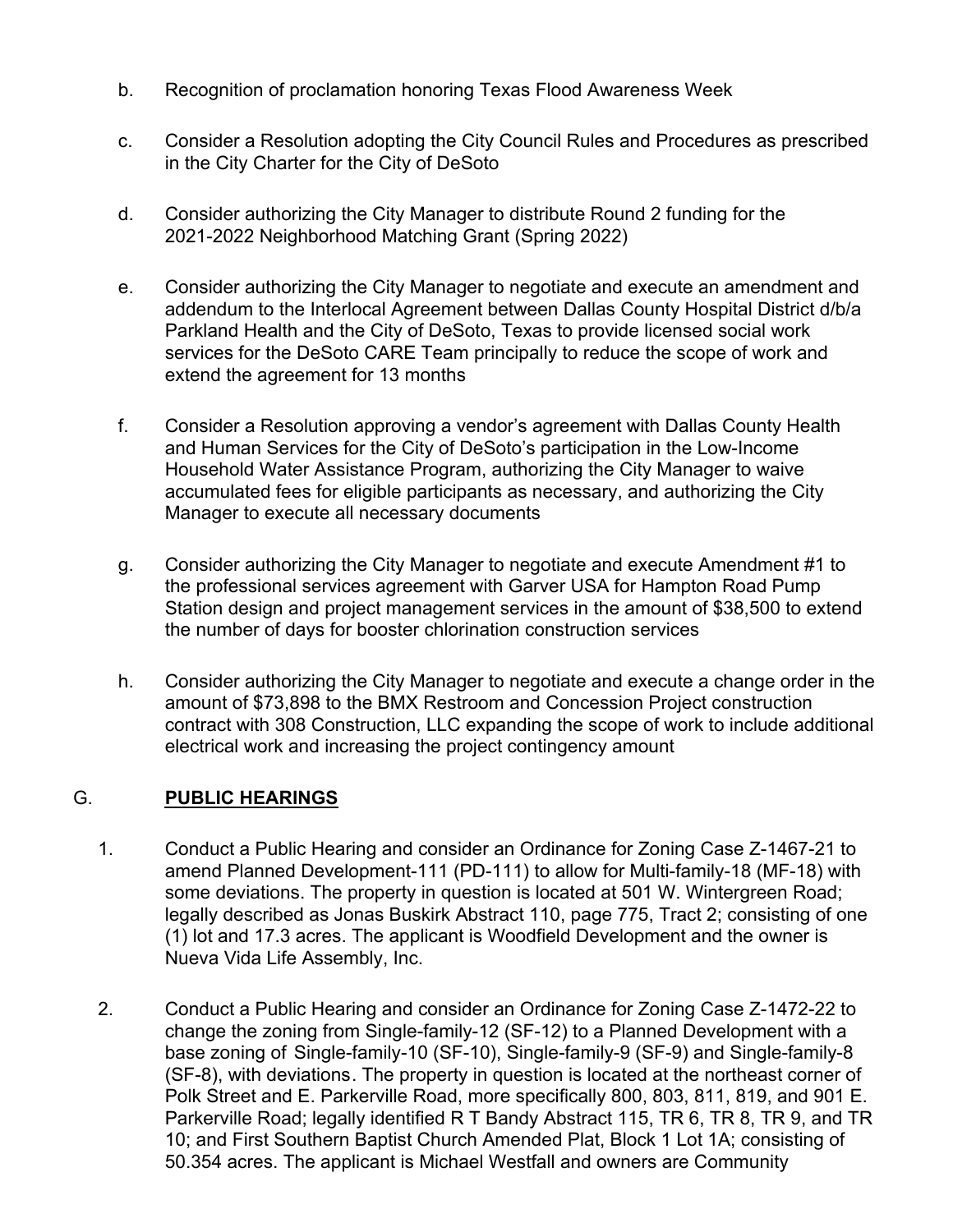Missionary Baptist Church and Legacy Grove Development LLC.

3. Conduct a Public Hearing and consider an Ordinance for Zoning Case Z-1473-22 for a Restaurant, Drive Thru use by a Special Use Permit (SUP) for the expansion of a Drive Thru Restaurant on property zoned General Retail (GR). The property in question is located at 909 N. Interstate-35 E, legally described as the McDonald's Restaurant addition; consisting of 1.15 acres. The applicant is Langan Engineering, and the owner is McDonald's Corporation.

### H. **REGULAR AGENDA - New Business**

- 1. Consider the selection of a Mayor Pro Tem for a one (1) year term as prescribed by the City Home Rule Charter
- 2. Consider authorizing the City Manager to negotiate and execute a professional services agreement with AECOM in the amount of not-to-exceed \$248,232 to update the City of DeSoto's 2015 Comprehensive Plan.
- 3. Consider an Ordinance defining the number of authorized Civil Service positions within the Police Department for each classification

## I. **EXECUTIVE SESSION AND RESULTING POTENTIAL ACTION**

1. The City Council will convene into Executive Session pursuant to Section 551.071(2) of the Texas Government Code for the purpose of consulting with the City Attorney regarding the construction contract between the City and 308 Construction, LLC for the new restrooms and concession building at BMX Park.

a. Action as a result of Executive Session

 i. Consider authorizing the City Manager to negotiate and execute a change order to the construction contract with 308 Construction, LLC for the BMX Park Restroom and Concessions Project at Grimes Park

## J. **ADJOURNMENT OF REGULAR SESSION**

## NOTICE OF ASSISTANCE AT THE PUBLIC MEETING

 The building in which the above meeting will be conducted is wheelchair accessible. Person with disabilities who plan to attend this meeting and may require auxiliary aid or services such as readers or large print, or interpreters for persons who are deaf or hearing impaired, are requested to contact the Office of City Secretary at 972-230-9646 or by E-mail at [athomas@desototexas.gov](mailto:kmorris@desototexas.gov) or by calling through a T.D.D. (Telecommunication Device for the Deaf) to Relay Texas 800-732-2989.